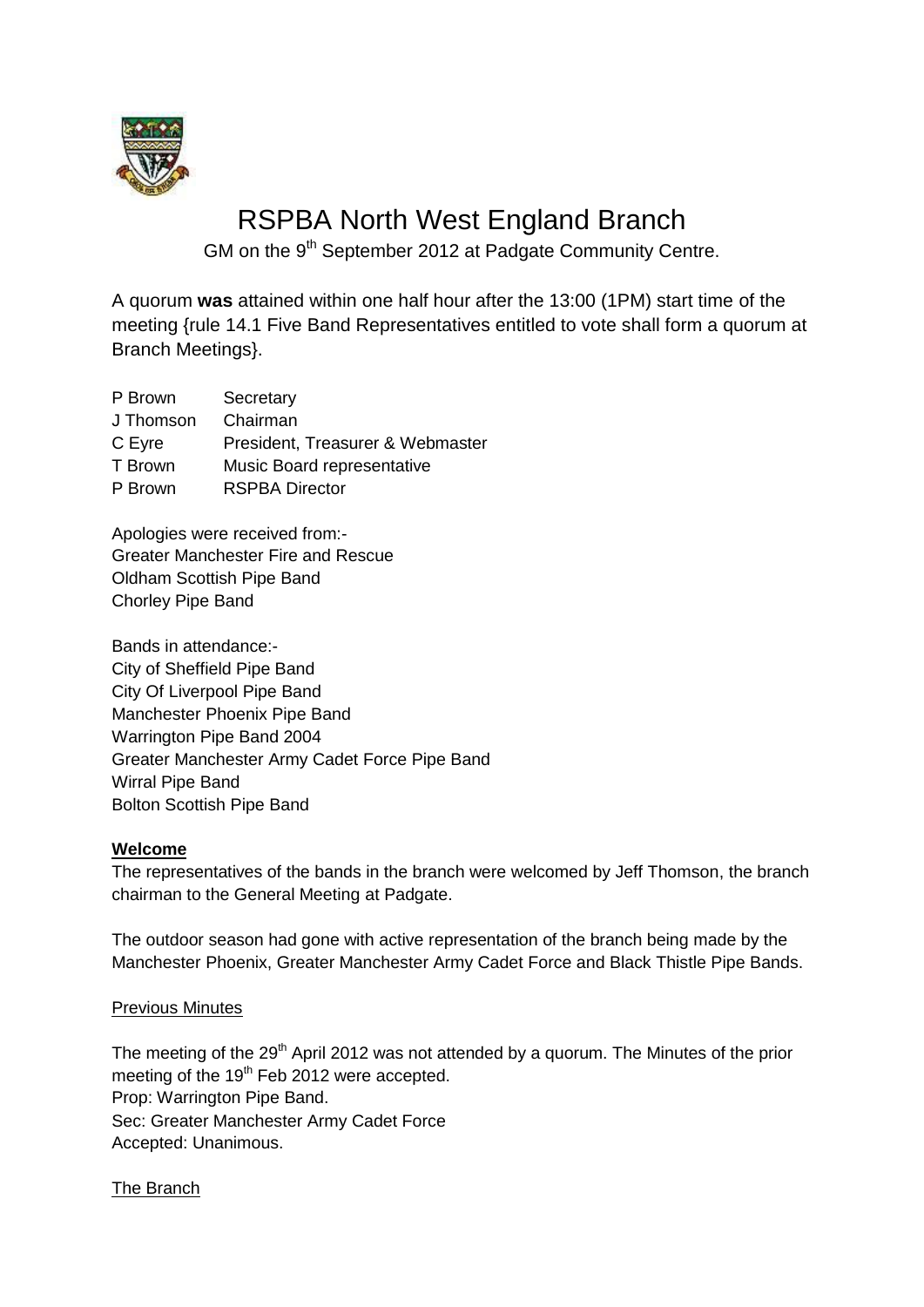We do need active support from the member bands. There are 14 bands registered in the branch, we need a minimum of 12 to nominate every three years a director to the RSPBA. Theresa our Music Board representative has resigned from the City of Sheffield Pipe Band, the branch wishes her to continue as their representative. To comply with rule 3.14 she will become a committee member of a band in the branch to enable her to continue to compete with RAF Waddington (now she is no longer a G4 Pipe Major).

The AGM is to be held on the  $2^{nd}$  December 2012. The Chairman or the CEO are to attend a branch AGM once every three years. It was decided that we would notify the RSPBA of our AGM date and let them decide if they wish to attend, as attendance has been quite low in recent years.

The post of Secretary is open for nominations to involve others on the branch committee. The post of Treasurer is due for ratification/renewal this year. All other posts remain filled until the 2013 AGM.

## Treasurers Report

This has been a good year 2011-12, we have only made a loss of £119.68 following a successful year of events. The branch invested in trophies for the Solos, Trio Piping and Mini Bands (£370).

The spread sheet summary was circulated, and a profit/loss statement will be made available as required prior to the AGM.

The branch funds are currently £2,233.52.

# Directors Report

The first directors meeting after the season is scheduled for the 13<sup>th</sup> October. The Worlds in 2013 was confirmed in the 2012 Worlds programme as being a two day event. The programme contained the basic outline of each of the two days, the detailed planning will take place between now and the RSPBA AGM..

Grade 4B are to Play and be Adjudicated in accordance with MAP.

All the majors in 2013 are on the mainland, Forries, Bathgate, Dumbarton, Glasgow and Cowal. The dates are to be confirmed for the next meeting.

#### **Details**

Please note the dates and locations for the 2013 Major Championships are as follows:

British - May 25th at Bathgate European - June 29th at Forres Scottish - July 27th at Dumbarton Worlds - August 17th/18th at Glasgow Cowal - August 31st at Dunoon

Ian Embelton Chief Executive

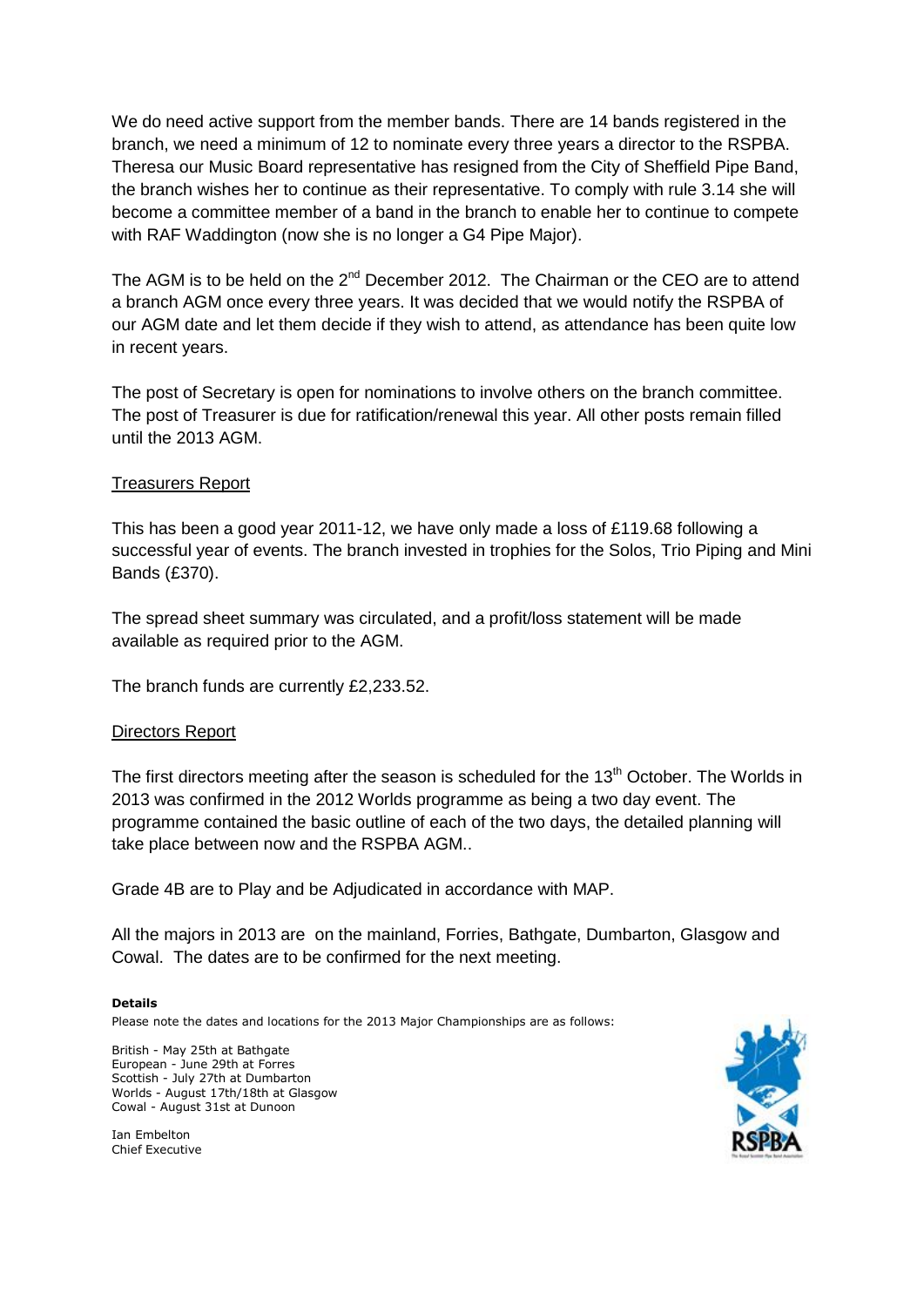# Music Board

The 4 A and B tune lists are to be updated on the RSPBA Web Site.

Entries are required for the PM William Fergusson Contest required, taking place on 24<sup>th</sup> Nov 12. Players must be 18 or under on day of the competition. The playing requirements are one tune from the entry list plus a march of their own choice.

The Education Officer and the Music Board are actively looking at education. If Bands or Individuals require a PDQB assessment (Piping), Theresa will happily come along and advise on what candidates need to learn for a particular level, or if they are ready to be put forward for the examination.

Theresa is currently in contact with the Bolton Scottish and Oldham Scottish Pipe Bands who have requested information. Possible exam day in January.

The drumming practical standards for L1 and L2 are high. The workshop last year with Adrian Hoy was an extremely valuable day.

What education does the branch want to facilitate? Pass ideas to Theresa, under consideration are PDQB assessments, another drumming day with Adrian Hoy possibly including Bass and Tenor, as well as Drum Majors.

Do we require a MSR workshop? The one requested last year could not be resourced by the RSPBA.

## **2013 Branch Competitions.**

## **Bands to come forward with Dates and Venues**

1. Looking at a weekend in Feb for the Solo Piping and Solo Drumming (Snare and Tenor), need to ask if the Oldham Scottish Pipe Band could provide the venue again.

City of Sheffield Pipe Band may be able to host one of the events if it needs to be split over two weekends.

- 2. Trio Piping in 24 March. The Greater Manchester ACF are to see if we could use the venue used last year at Bury.
- 3. Mini Bands /Quartets/ Open Drumming 13th **April 2013** at Birkenhead to avoid the Grand National.

Trophies are to be returned on time.

No changes to categories / entry criteria. A category may not be run if there are less than three entries.

When a Band Member moves who has a trophy, they can either return the trophy as part of the release or sign a declaration that they will return the trophy via the new band or personally by the next AGM (December 2012).